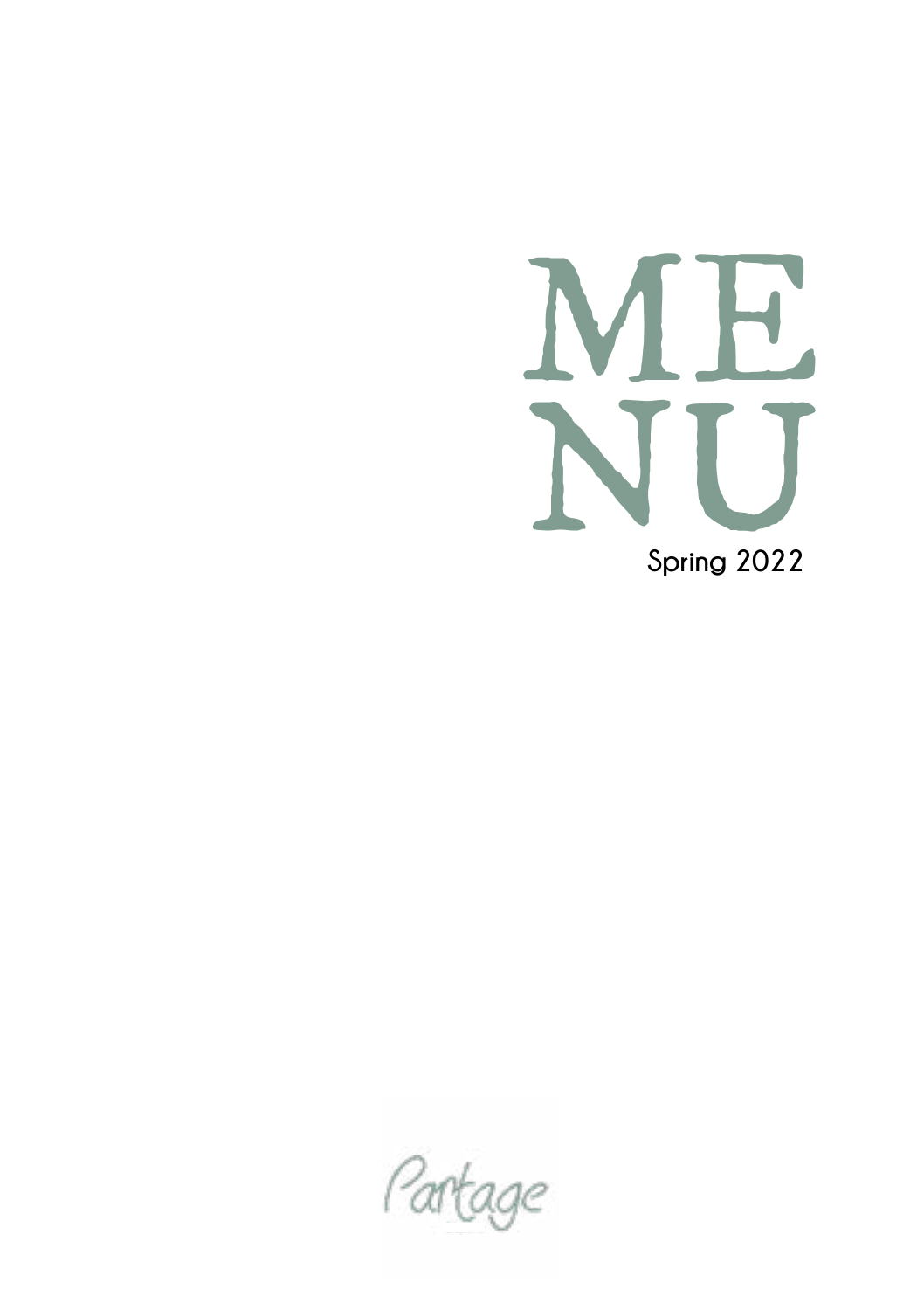## Thanks to them, we eat better at Partage

#### Thierry - Butcher breeder Aveyron (12)

**At the head of the 7th generation of La Table de Solange, with Thierry it is above all a human adventure adventure, that of a family motivated by the pleasure of the table, conviviality and sharing. In homage to the doyenne of the family, grandma Solange, he promotes the products of his family farm of Lariès and its soil through traditional breeding methods specific to the Aveyron region.**

#### Jean Sarthe's farm - Duck breeder Landes  $(40)$

**A typical farm located in Cauna, a small village on the banks of the Adour river, in the heart of the Landaise production.**

**Guy, breeder from father to son, and Bruno, sons of 3 generations of curators, raise their ducks themselves and produce their feed on the farm. They have won numerous awards in agricultural competitions for their work based on animal welfare and the land on which they raise them.**

#### Tom Saveurs - Seafood products Charente-Maritime (17)

**For several years now, Tom Saveurs has been the link between a network of independent and passionate composed of fishermen, fishmongers and producers for restaurant owners. Tom Saveurs defends the values of seasonal products by favouring short distribution circuits, for French and reasoned fishing!**

#### Pierre -Breeder of Porc Noir de Bigorre and cereal farmer Tarbes  $(65)$

**For 40 years, a few dozen breeders have been fighting to save this emblematic pig of the South West. They are bred in the purest tradition, with respect for the pig and for nature. Among them is Pierre, a passionate breeder and cereal farmer.** 

**Every morning, he checks the shape of his 280 pigs, which are fed on grass and acorns, to provide a ham of French quality, 100% Gascon.** 

We could talk about it for hours... but now let's eat!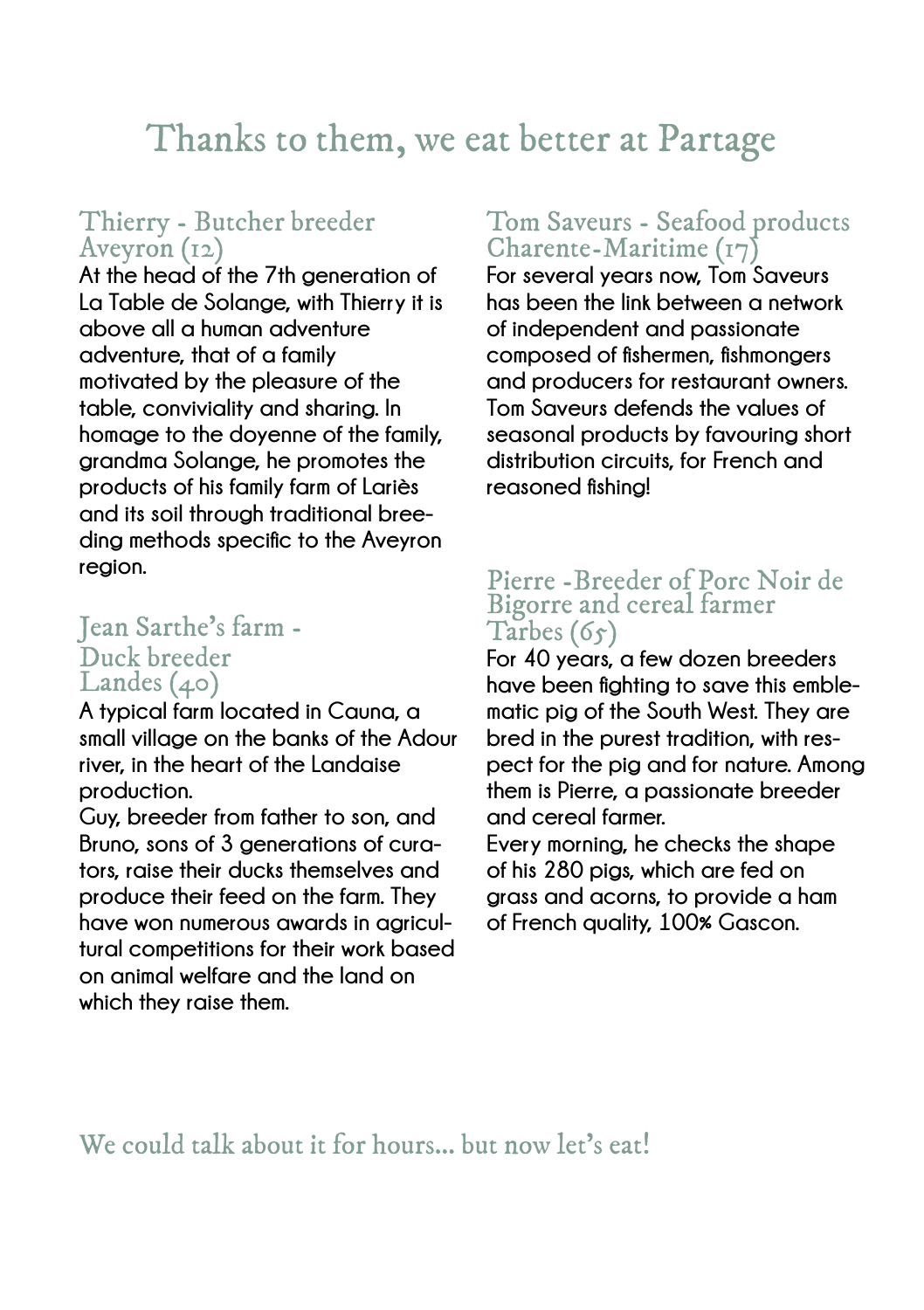Getting an appetite

**Tuna tataki, sesame, smoked paprika mayonnaise - 15**

**Duck foie gras, black cherries - 15**

**Croque monsieur with truffles - 11**

**Dried duck sausage - 13**

**Guacamole, nachos - 8**

**Padrón (fried spanish pappers) - 8**

**Duck rillettes - 8**

**Prawns flambéed with armagnac, sucrine, USA sauce - 15**

**Fish rillettes - 8**

**Oysters by 6 : Marennes d'Oléron n°3 - 9**

**Squid, parsley sauce - 10**

**Fried smelts with roasted garlic mayonnaise - 9**

**Razor shells, parsley sauce - 10**

**Burrata, green asparagus, pea coulis - 13**

**A selection of cheese - 14**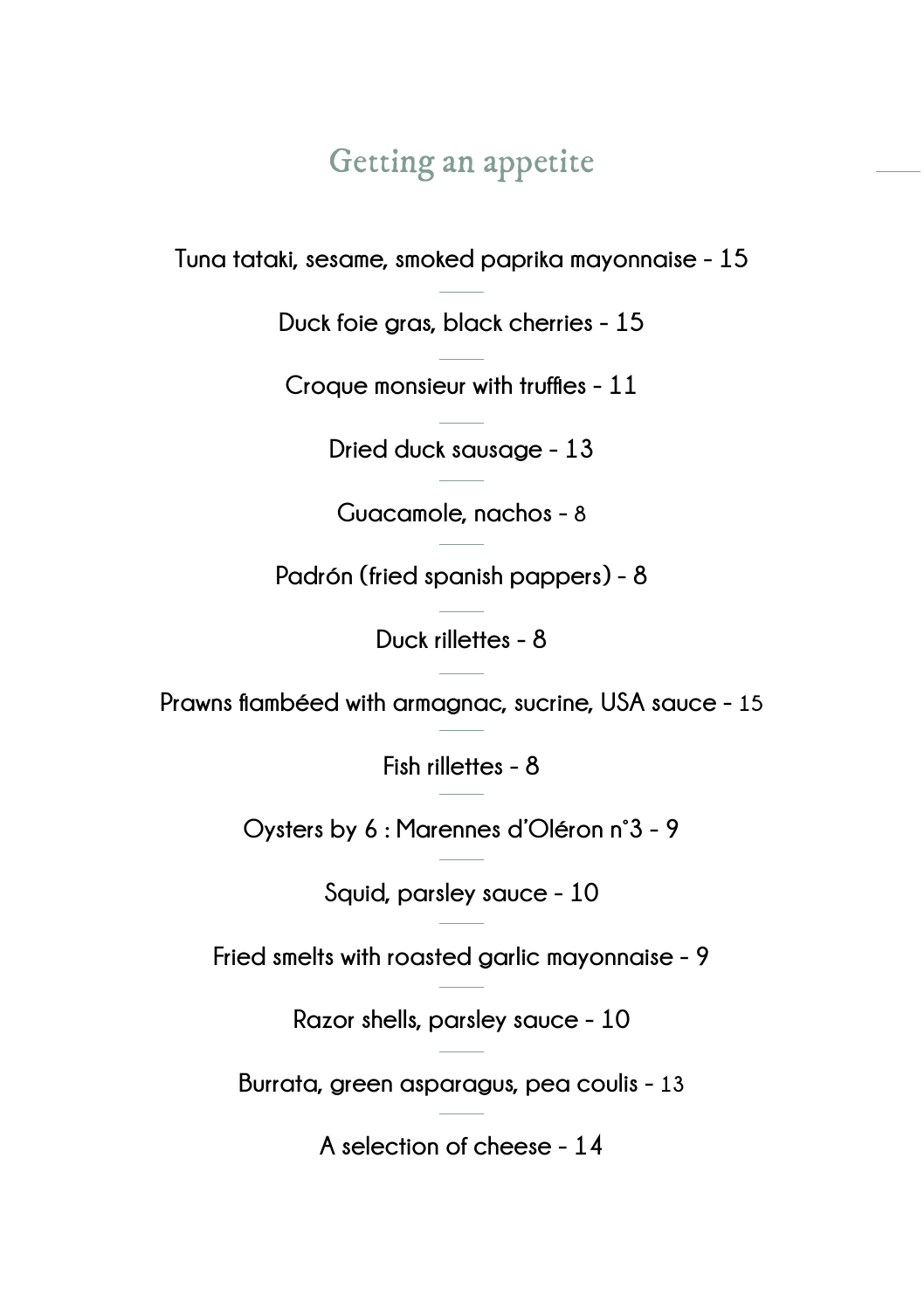## Dishes

A choice of sides included (French Fries, mashed potatoes or vegetables)

> **CHICKEN - 18 cream of artichoke soup, beans**

**PORK CHOP - 22 from Monts Lagast by M. Enjalbert, bacon chips, mustard sauce**

> **HALF DUCK BREAST - 22 cider & honey reduction, apple compote**

**BEEF BURGER - 18 comté, crispy onions, bacon, sucrine**

**SALMON - 17 citrus butter, watercress sauce**

> **COQUILLETTES - 15 with truffle and comté**

**SIDE OF VEAL - 70 for 2 (1kg - 1,2kg)**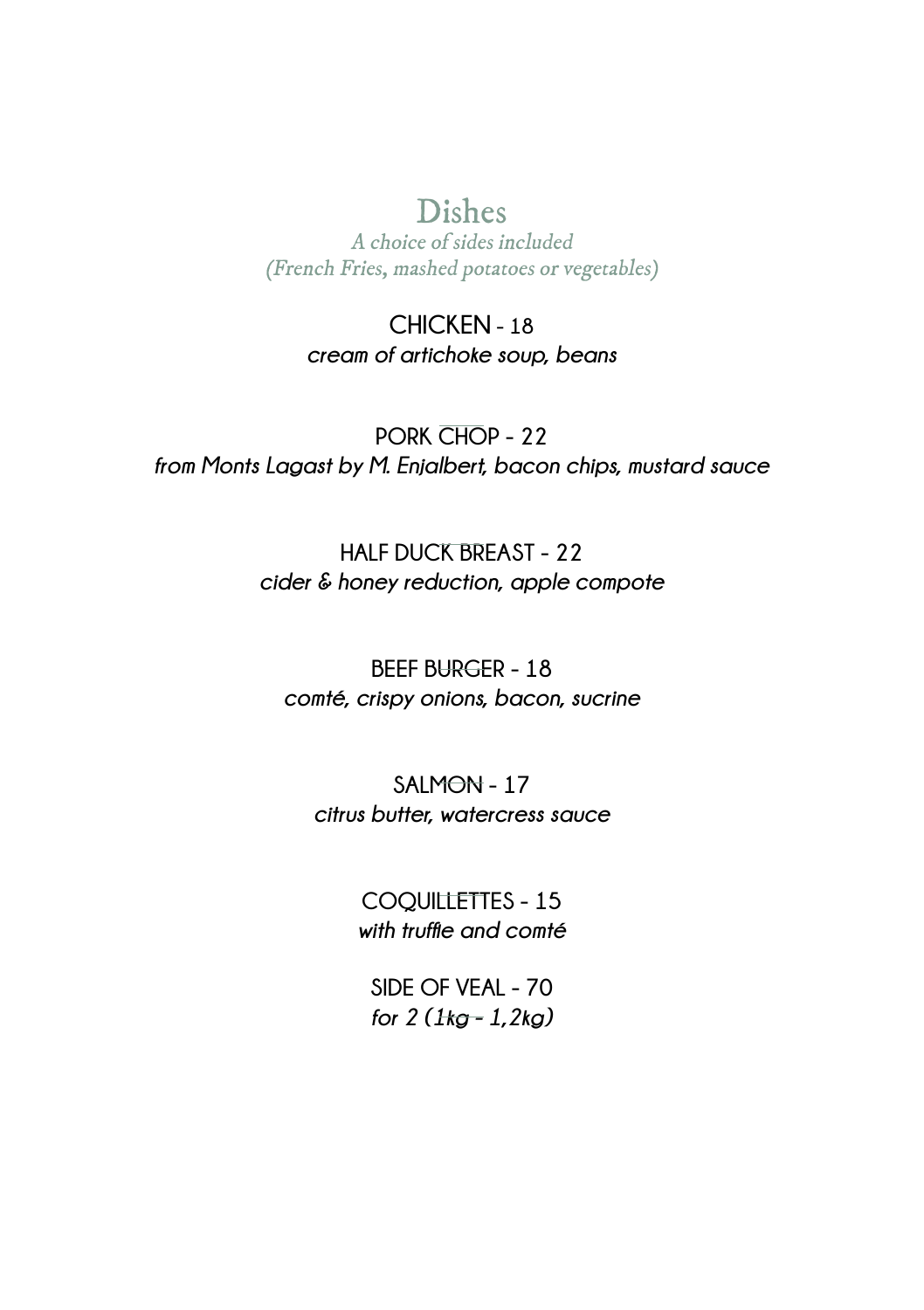## Salads

**CEASAR SALAD - 17 Breaded chicken, romaine salad, croutons, bacon, parmesan cheese, runny egg**

**GOAT - 17 Hot goat cheese salad with honey, mesclun, nuts, pine nuts, bacon chips, pickles of red onions, hazelnuts**

**SEASON - 17**

## For children (menu -12 years)

**Fish or ham or chicken nuggets or ground beef Side of your choice Sirup with water - 1 scoop of ice cream - 12 -**

## Additional sides

**Simple or XL**

**Mashed potatoes - 4 / 7,5**

**Homemade fries - 4 / 7,5**

**Vegetables of the day - 4 / 7,5**

**Mesclun salad - 4**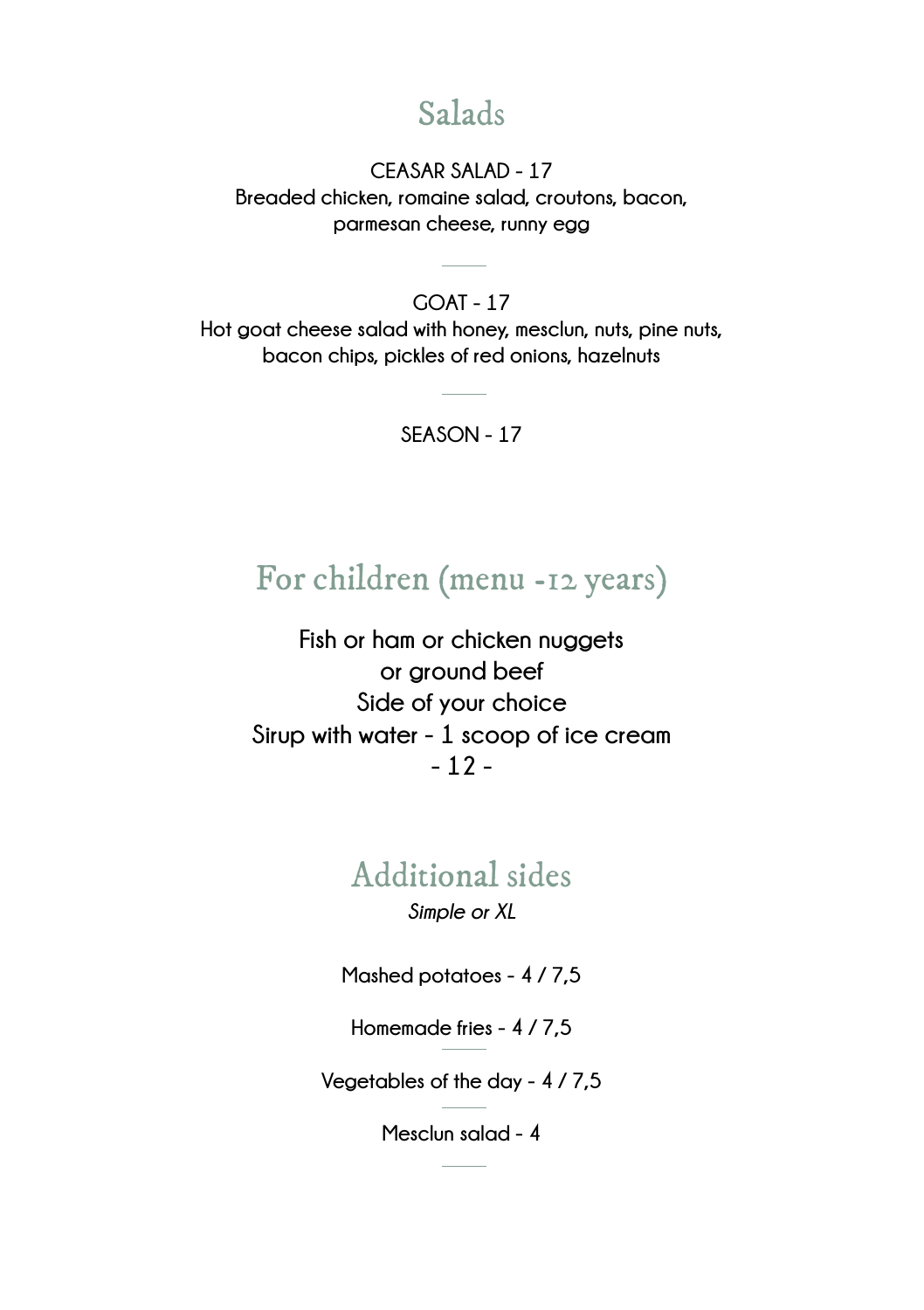## Deserts

**Chocolate mousse, rose des sables - 8**

**Lemon tiramisu, speculoos, lemon jelly - 8**

**Hot fruits - 8**

**Season fruits pie - 8**

**Cabbage, vanilla diplomat, vanilla custard - 8**

**Handmade ice cream :**

**1 scoop - 3,5 2 scoops - 5,5 3 scoops - 7,5**

**Vanilla, Chocolate, Coffee, Yogurt, Mango, Green lemon, Raso=pberry, Pistachio**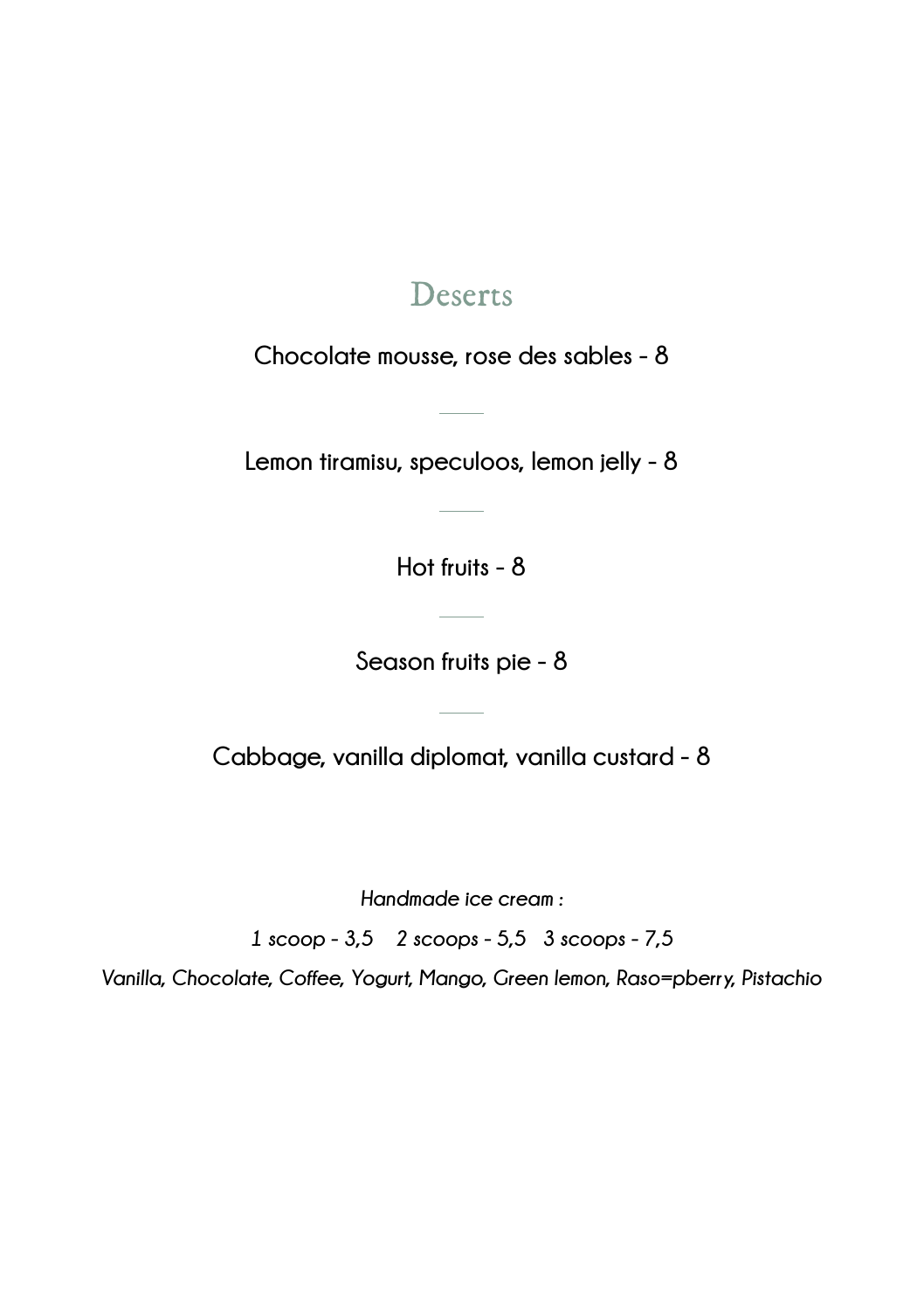## Cold drinks

**Homemade iced tea : (25cl / 1L) - 5 / 14**

**Homemade limonade : (25cl / 1L) - 5 / 14**

**Soda - 5 Coca-Cola, zéro (33 cl), Orangina (25 cL), La French Tonic bio (20 cl)**

**Limonade (33 cl) - 5**

**Diabolo - 5,5**

**Sirup with c ¼ Vittel - 3,5**

**Bio fruit juices (25 cl)- 5 orange, pomme, ananas, abricot, tomate ou ACE**

**Fresh orange juice - 6**

## Water

**Abatilles 75 cl Still or Sparkling - 6**

**Perrier (33 cl) - 4,5**

# Aperitif (4 cL)

**White or red martini 6 cl - 5**

**Ricard 2 cl Pastis bio Egiazki 2 cl - 4**

**Suze 6 cl - 5**

## Hot drinks

**Coffee expresso / Décaféiné - 2,2** 

**Double coffee expresso / Milk coffee - 4,4**

**Cappuccino / Chocolat viennois - 5**

**Hot chocolate - 4,4**

 $Ten - 4$ 

## Beers & ciders

Draft beers - 25 cL / 50 cL **Tigre bock (5,5°) - 4 / 7,5**

**Eguzki, from Basque country (6,7°) - 4,5 / 8,5** 

**Corsican IPA (6°) - 5 / 9,5**

**Colomba Blanche (5°) - 4,5 / 8,5**

Bottles **Bio cider Galipette 33 cl - 7**

**Liefmans fruitesse 25 cl - 6** 

**Corona 33 cl - 6**

**Kir 14 cL / Kir royal 14 cl - 6 / 12**

**Whisky Clan Campbell or J&B - 5**

**Porto - 5**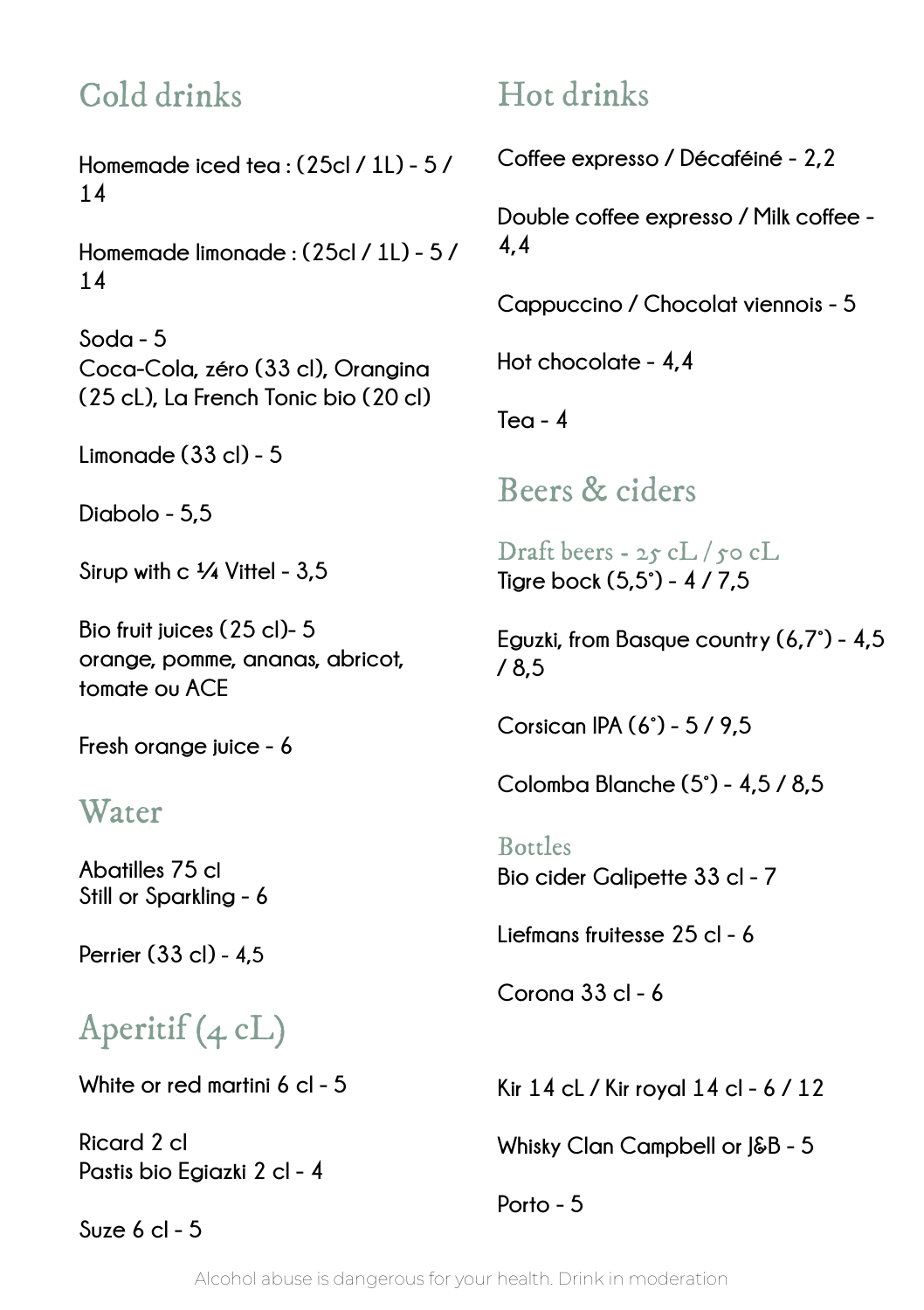## Cocktails

**Classics - 9**

**Mojito, Gin Tonic, Caipirinha, Ti'punch, Pisco Sour, Margarita, Sex on the beach, London Mule, Moscow Mule, Spritz, ... With premium alcohol, Spritz Campari or St-Germain +2**

**Cocktail to share (1 L) - 28 Mojito, Spritz, Gin feez, Sex on the beach**

**Virgin coktails - 8 Mojito, Sex on the beach, London Mule**

**Virgin cocktails to share (1 L) - 24**

## Happy hour !

Everyday from 4 pm to 8 pm

**Draft beers (25 cl / 50 cl) - 3,5/6,5 Tigre bock, Eguzki, Corsican IPA, Colomba blanche**

**Cocktails - 6,5 Mint mojito, Gin Tonic, Spritz, Caipirinha, London Mule, Moscow Mule, Spritz, Ti-punch**

**Champagne glass - 6,5**

**Virgin cocktails - 6,5 Mint mojito, Sex on the beach, London Mule**

## Shooters  $2$  cL

**Tequila - 4 Menta, vodka - 4 Jagermeister - 4**

Alcohol abuse is dangerous for your health. Drink in moderation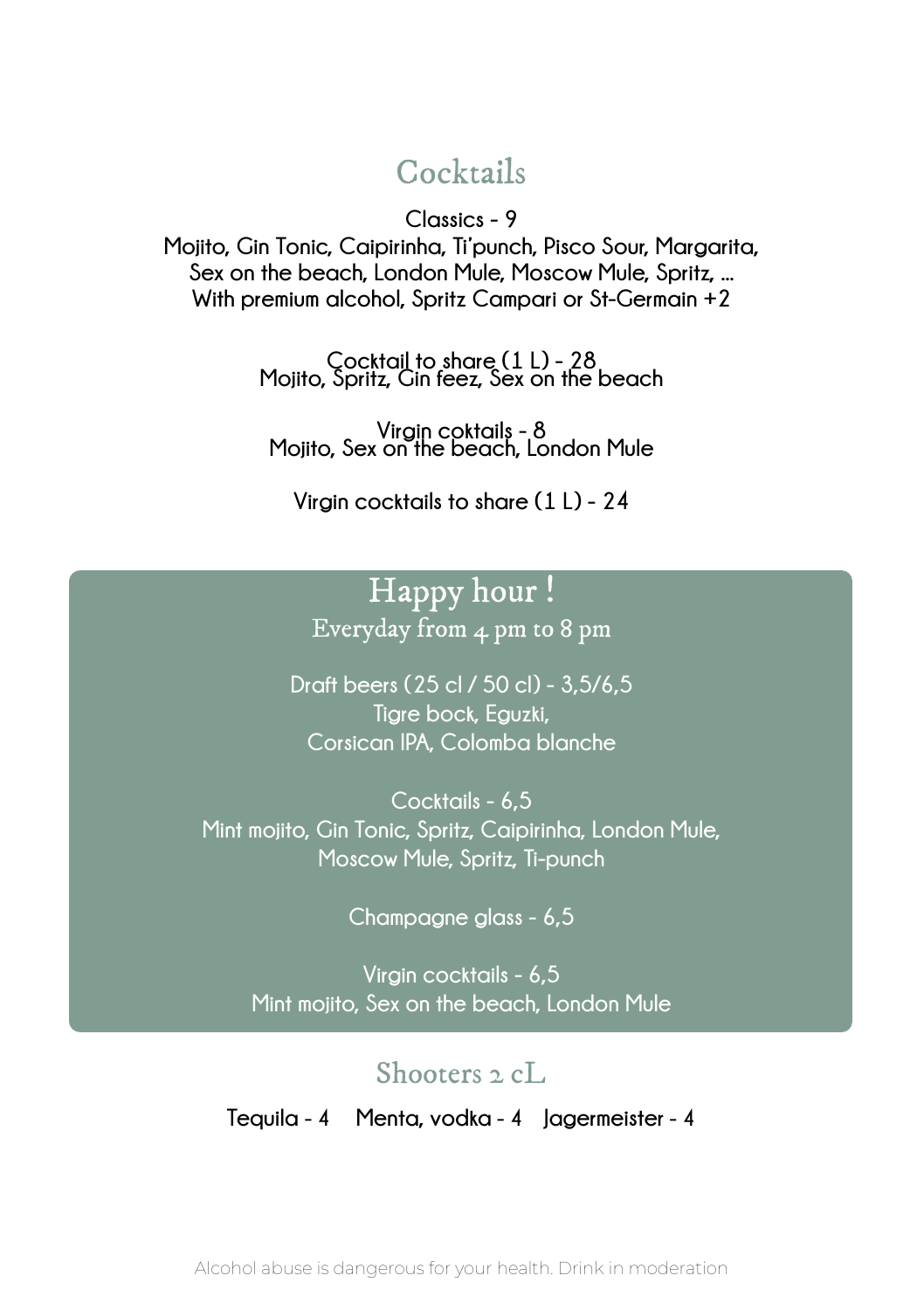# Signature cocktails

## Le Dildot - *12*

Patxaran (plum liqueur from the Basque country), house juice pomegranate/lime, cherry syrup, chocolate bitter



## Dancing Queen - *12*

White wine, aperol, prosecco, peach syrup, egg white

## Mezcal Tropical - *12*

Mezcal, pineapple juice, lemon juice, homemade honey/vanilla/pineapple syrup

## Le Verger - *12*

Vodka, apple juice, lemon juice, rosemary house syrup, rosemary bitter

## Vive La Gascogne - *12*

Laballe Armagnac, apricot juice, homemade cider syrup, lemon, apricot puree

# Virgin Partage - *10* alcohol-free

Ceder's, apple juice, lemon juice, homemade cider syrup, tonic